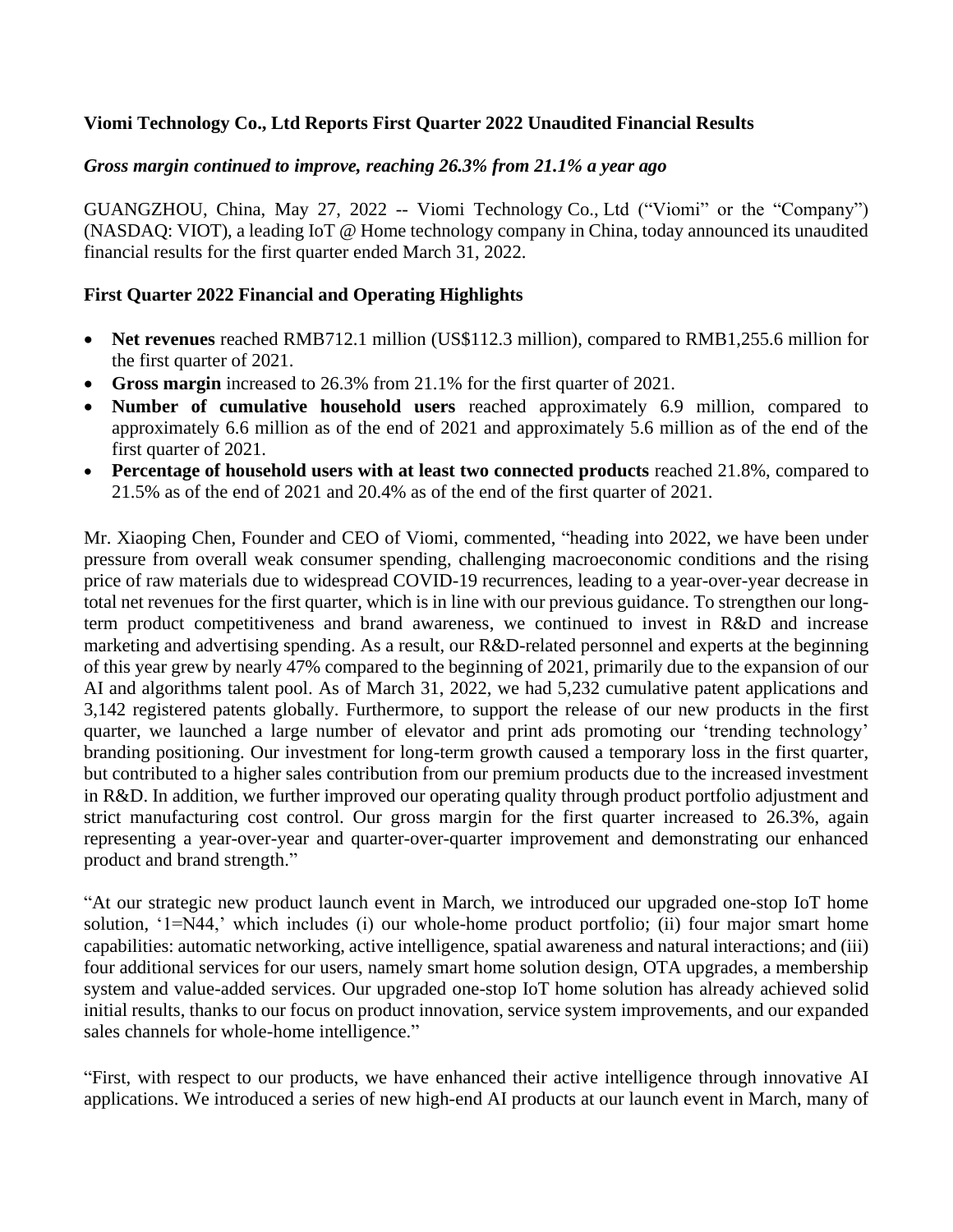which have received favorable market feedback and reviews, including the Royal series of AI dishwashers and our AI screen-based control interface, HomePad Plus. More of our new products will be on the market soon, such as our all-space AI air conditioner Space Pro, the 2000G large-flux water purifier Super 2, an AI laser interactive smart screen, and our Royal Pro series of double-screen refrigerators and AI twin-tub washing machines."

Mr. Chen added, "our ongoing product innovation would not be possible without our growing and talented R&D team. Our R&D achievements have also been recognized by industry and professional institutions. In April, our AI range hoods' visual detection module technology won the Excellence Award at the 23<sup>rd</sup> China Patent Awards. Also, in the same month, we took the silver at the 8<sup>th</sup> Guangdong Patent Awards with one of our water purifiers and its integrated waterway module technology. Further, the Viomi brand was added to the key trademark protection list in Guangdong province. Our hardware R&D, IoT, AI and algorithms team is also expanding with an increasing number of PhD talents. We were officially listed as Guangdong PhD Work Station by the government and have obtained the selection qualification to establish the Guangdong Postdoctoral Work Station. As a result, we believe going forward we will have greater opportunities to cultivate top talents for our society, incubate smart home programs and promote the overall development of the smart home industry in cooperation with universities and professional institutions."

"Second, based on our one-stop IoT home solution, we are accelerating the implementation of our newlyintroduced, premium bundled smart home solution offerings. Our offline merchants recently signed whole-home solution orders ranging from RMB200,000 to RMB400,000 with customers in Beijing, Guangzhou, Changsha, Hebei and Kunming, successfully shifting our business from 'selling products' to 'selling solutions.' In addition, we deepened our cooperation with JD Logistics to access a broader range of services including planning, logistics, warehousing and installation. This enables us to improve efficiency throughout our cycle, from solution design and delivery to installation, as well as provide our customers with more enjoyable after-sale service experience."

"Third, to align with the overall development of the smart home industry, we expanded our strategic partnerships with sales channels. Last week, we reached a strategic cooperation with Tmall concerning a portfolio of one-stop smart home solutions. Together, we will promote a whole-home smart ecology, with an AI smart kitchen, living room, balcony, restroom and bedroom. Furthermore, in April, we cooperated with JD.com to host 'Viomi 420 JD Day' and introduced new whole-home smart products on its platform. Finally, after forming a strategic partnership with China Unicom last year, we were recently listed as one of China Telecom's top digital ecology partners, promoting channel integration and bringing an intelligent lifestyle to tens of millions of households in China. As one of the first movers in one-stop smart home solutions, we expect to continue to promote partnerships with additional channels and companies to jointly develop the smart home ecology for families."

"In the second half of this year, we will continue to (i) focus on product innovation and develop key AI SKUs; (ii) increase our advertising and marketing investment to strengthen our 'trending technology' branding positioning; (iii) streamline our product lines and optimize our product portfolio; and (iv) enhance our sales channels and execute our 'larger store, better merchant' offline strategy. Together with stricter and more disciplined cost and expense control measures, we remain committed to healthy growth in the mid- to long-term and creating value for our customers and shareholders in the long run," concluded Mr. Chen.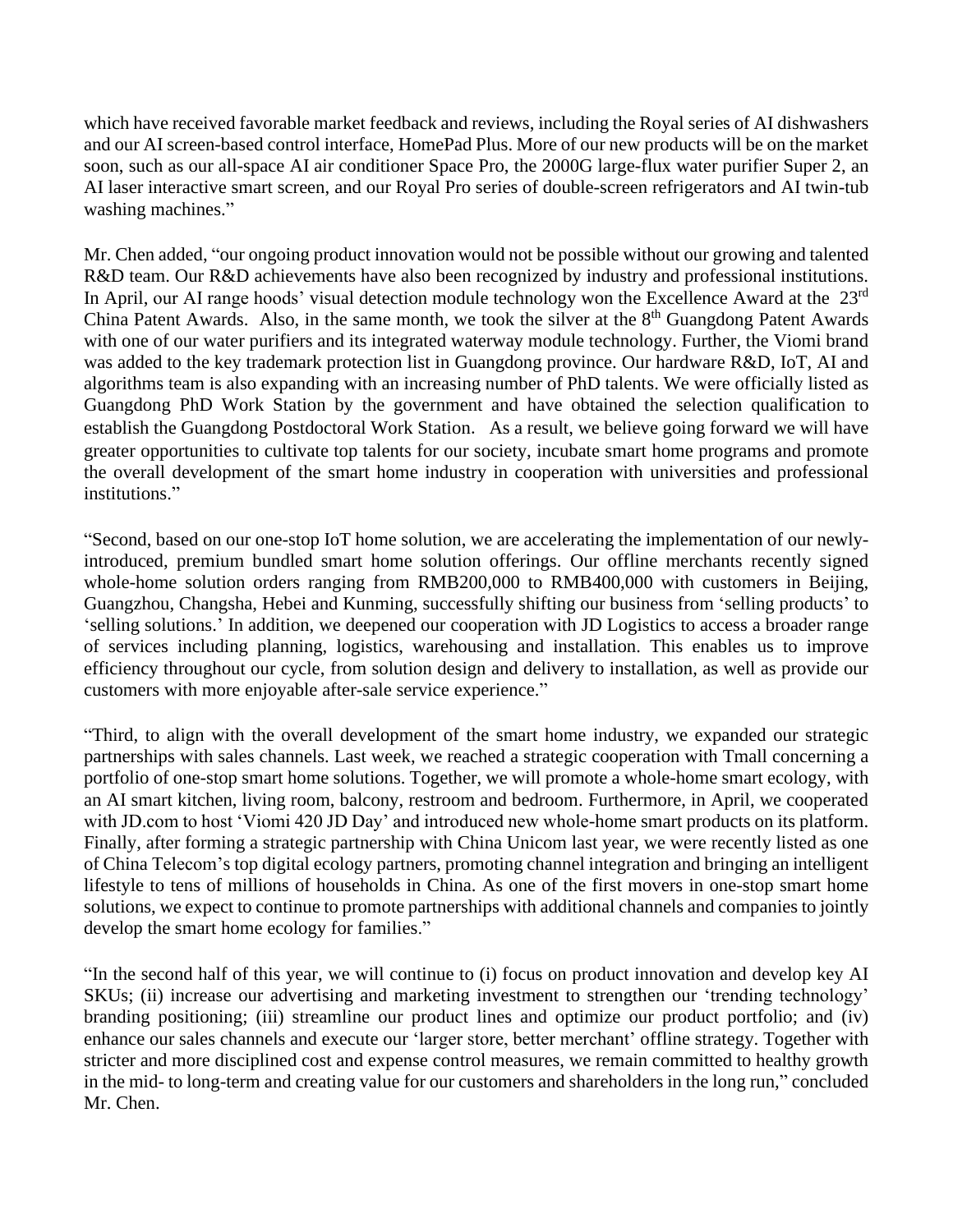# **First Quarter 2022 Financial Results**

# *REVENUE*

Net revenues were RMB712.1 million (US\$112.3 million), compared to RMB1,255.6 million for the first quarter of 2021. Net revenues were in line with the Company's previous guidance. In addition to the overall weaker consumption environment, the decrease was mainly due to (i) the complete cutoff of sales of Xiaomi-branded sweeper robots this year, as well as its high prior-year base for comparison, and (ii) continued product portfolio adjustments for margin expansion in other categories.

- *IoT* @ *Home portfolio*. Revenues from IoT @ Home portfolio decreased by 60.8% to RMB360.2 million (US\$56.8 million) from RMB919.2 million for the first quarter of 2021. The decline was primarily due to the complete cutoff of sales of Xiaomi-branded sweeper robots and the continued product portfolio adjustments for margin expansion in other categories, both of which also contributed to the overall gross margin improvement for IoT @ Home portfolio.
- *Home water solutions*. Revenues from home water solutions decreased slightly by 2.6% to RMB101.0 million (US\$15.9 million) from RMB103.8 million for the first quarter of 2021. The decline was primarily due to the continued product portfolio adjustment involving a decrease in small-flux water purifiers, which was partially mitigated by the increased sales contribution of large-flux water purifiers. As a result of the product portfolio adjustment, the Company once again achieved year-over-year gross margin improvement in this category.
- *Consumables.* Revenues from consumables increased by 10.8% to RMB71.8 million (US\$11.3 million) from RMB64.8 million for the first quarter of 2021, primarily due to increased demand for purifier filter products.
- *Small appliances and others.* Revenues from small appliances and others increased by 6.7% to RMB179.1 million (US\$28.3 million) from RMB167.8 million for the first quarter of 2021.

## *GROSS PROFIT*

Gross profit was RMB187.0 million (US\$29.5 million), compared to RMB265.0 million for the first quarter of 2021. Gross margin increased to 26.3% from 21.1% for the first quarter of 2021, primarily driven by the Company's continued efforts to shift the business and product mix toward higher gross margin products.

## *OPERATING EXPENSES*

Total operating expenses increased by 15.9% to RMB254.8 million (US\$40.2 million) from RMB219.8 million for the first quarter of 2021, primarily due to the increase in research and development expenses and selling and marketing expenses.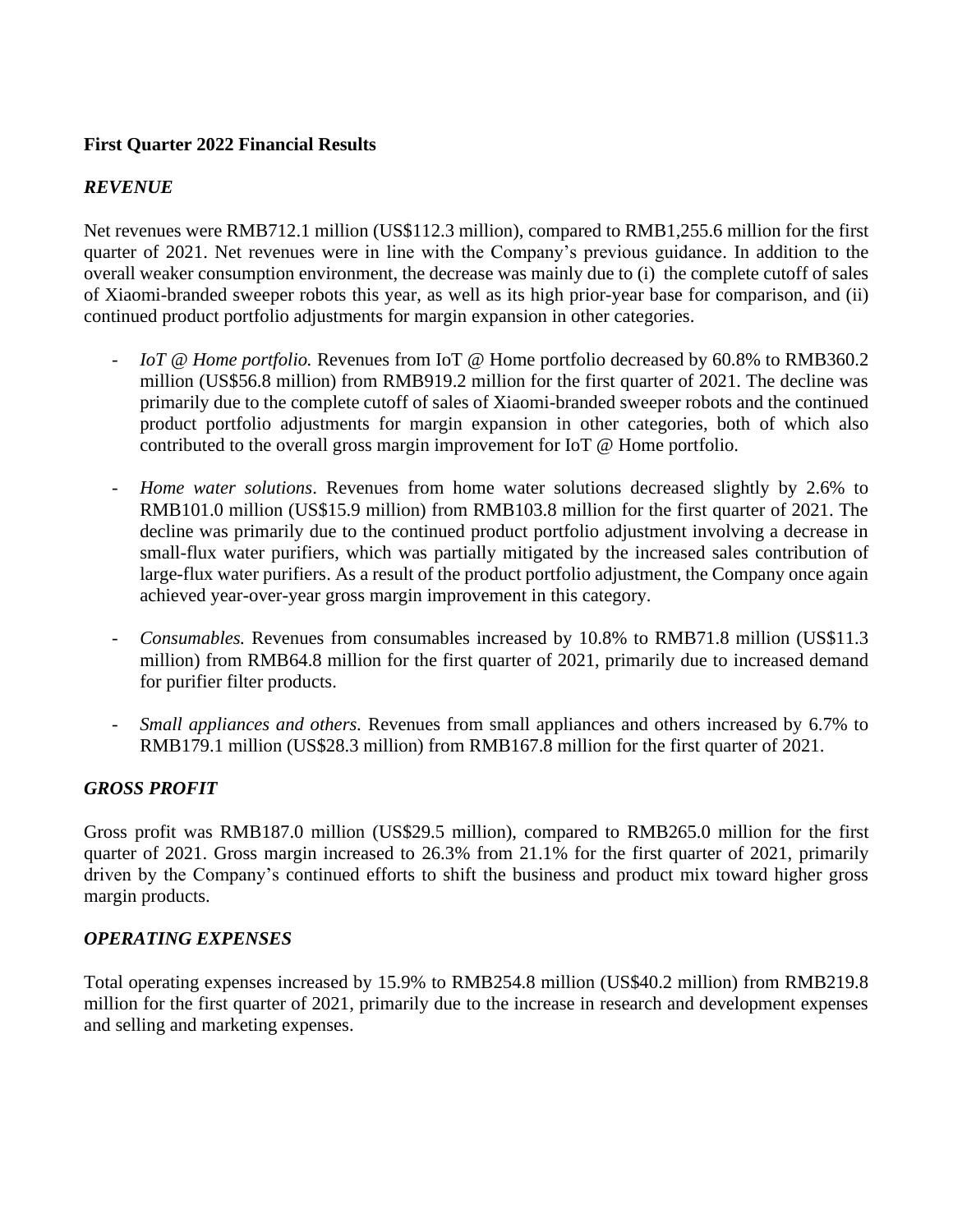*Research and development expenses* increased by 20.5% to RMB79.1 million (US\$12.5 million) from RMB65.6 million for the first quarter of 2021, mainly due to the increase in research and development headcount and related salaries and expenses.

*Selling and marketing expenses* increased by 15.0% to RMB158.8 million (US\$25.0 million) from RMB138.0 million for the first quarter of 2021, mainly due to the increase in advertising and marketing expenses to promote the Company's brand awareness.

*General and administrative expenses* increased by 4.7% to RMB17.0 million (US\$2.7 million), compared to RMB16.2 million for the first quarter of 2021, primarily due to the increase in consulting and professional service fee.

## *LOSS FROM OPERATIONS*

Loss from operations was RMB65.3 million (US\$10.3 million), compared to income from operations of RMB47.1 million for the first quarter of 2021.

Non-GAAP operating loss,<sup>1</sup> which excludes the impact of share-based compensation expenses, was RMB57.0 million (US\$9.0 million), compared to non-GAAP income from operations of RMB63.2 million for the first quarter of 2021.

# *NET LOSS*

Net loss attributable to ordinary shareholders of the Company was RMB50.0 million (US\$7.9 million), compared to net income attributable to ordinary shareholders of the Company of RMB49.1 million for the first quarter of 2021.

Non-GAAP net loss attributable to ordinary shareholders of the Company<sup>2</sup> was RMB41.7 million (US\$6.6) million), compared to non-GAAP net income attributable to ordinary shareholders of the Company of RMB65.3 million for the first quarter of 2021.

## *BALANCE SHEET*

As of March 31, 2022, the Company had cash and cash equivalents of RMB868.4 million (US\$137.0 million), restricted cash of RMB64.2 million (US\$10.1 million), short-term deposits of RMB10.0 million (US\$1.6 million) and short-term investments of RMB411.8 million (US\$65.0 million), compared to RMB587.0 million, RMB35.8 million, nil and RMB828.9 million, respectively, as of December 31, 2021.

# *OUTLOOK*

<sup>&</sup>lt;sup>1</sup> "Non-GAAP operating loss" is defined as loss from operation excluding share-based compensation expenses. See "Use of Non-GAAP Measures" and "Reconciliation of GAAP and Non-GAAP Results" included in this press release.

<sup>&</sup>lt;sup>2</sup> "Non-GAAP net loss attributable to ordinary shareholders of the Company" is defined as net loss attributable to ordinary shareholders of the Company excluding share-based compensation expenses. See "Use of Non-GAAP Measures" and "Reconciliation of GAAP and Non-GAAP Results" included in this press release.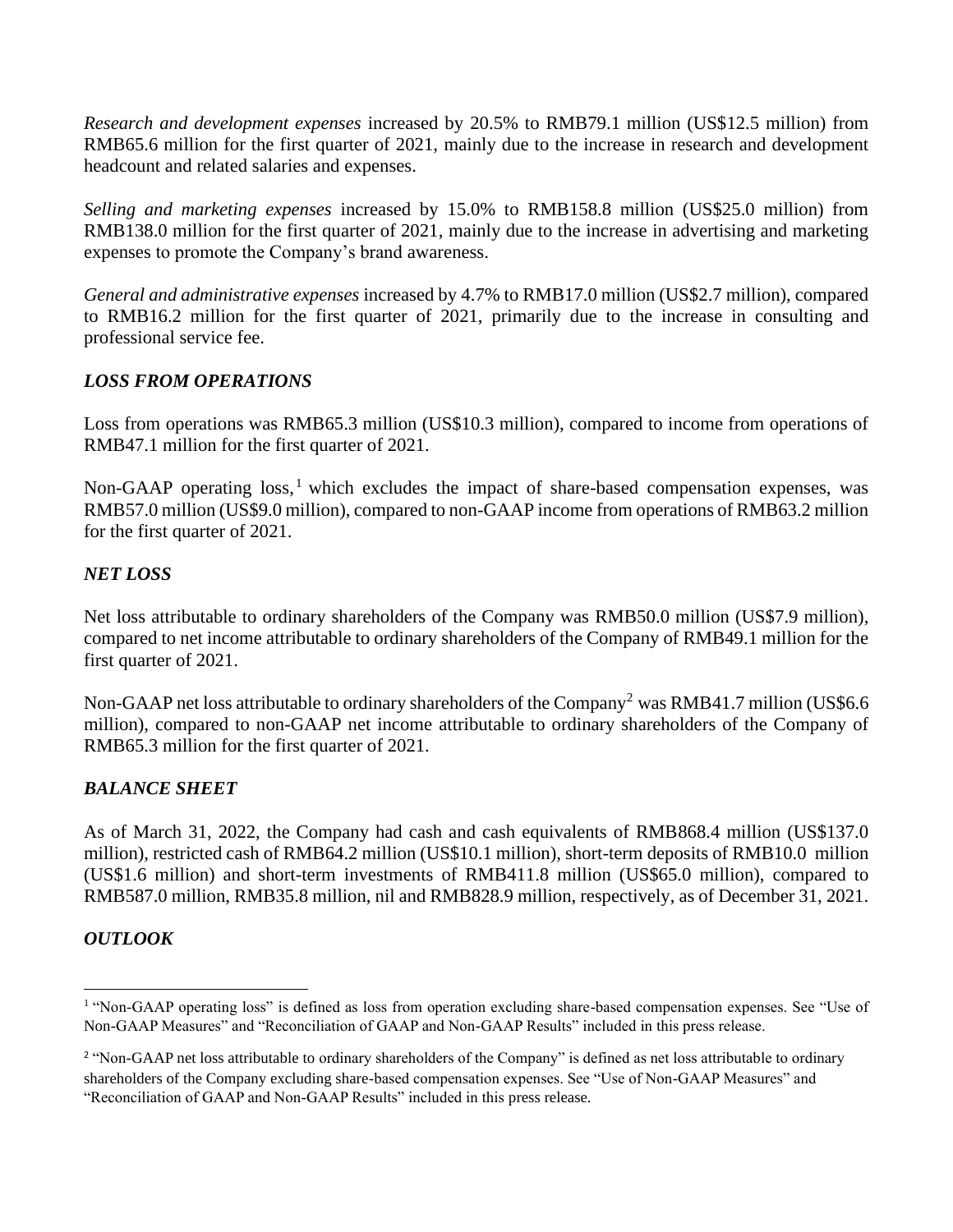For the second quarter of 2022, the Company currently expects:

- Net revenues to be between RMB850 million and RMB1.05 billion.

The Company estimates that the year-over-year change in revenues will be mainly due to the high comparison base from the Xiaomi-branded sweeper robot business for the second quarter of 2021, which the Company has completely cut off in 2022, as well as the impact of overall market demands in the second quarter of 2022.

The above outlook is based on the current market conditions and reflects the Company's current and preliminary estimates of market and operating conditions and customer demand, all of which are subject to change.

## **Conference Call**

The Company's management will host a conference call at 8:00 a.m. Eastern Time on Friday, May 27, 2022 (8:00 p.m. Beijing/Hong Kong time on May 27, 2022) to discuss financial results and answer questions from investors and analysts. Listeners may access the call by dialing:

| $+1888-346-8982$  |
|-------------------|
| $+1$ 412-902-4272 |
| 800-905-945       |
| +852 3018-4992    |
| 400-120-1203      |
| 9040942           |
|                   |

A telephone replay will be available one hour after the call until June 3, 2022 by dialing:

| <b>United States:</b> | $+1877-344-7529$  |
|-----------------------|-------------------|
| International:        | $+1$ 412-317-0088 |
| Replay Access Code:   | 9040942           |

Additionally, a live and archived webcast of the conference call will be available at [http://ir.viomi.com.](http://ir.viomi.com/)

## **About Viomi Technology**

Viomi's mission is to redefine the future home via the concept of IoT @ Home.

Viomi has developed a unique IoT @ Home platform consisting an ecosystem of innovative IoT-enabled smart home products, together with a suite of complementary consumable products and value-added businesses. This platform provides an attractive entry point into the consumer home, enabling consumers to intelligently interact with a broad portfolio of IoT products in an intuitive and human-like manner to make daily life more convenient, efficient and enjoyable, while allowing Viomi to grow its household user base and capture various additional scenario-driven consumption events in the home environment.

For more information, please visit: [http://ir.viomi.com.](http://ir.viomi.com/)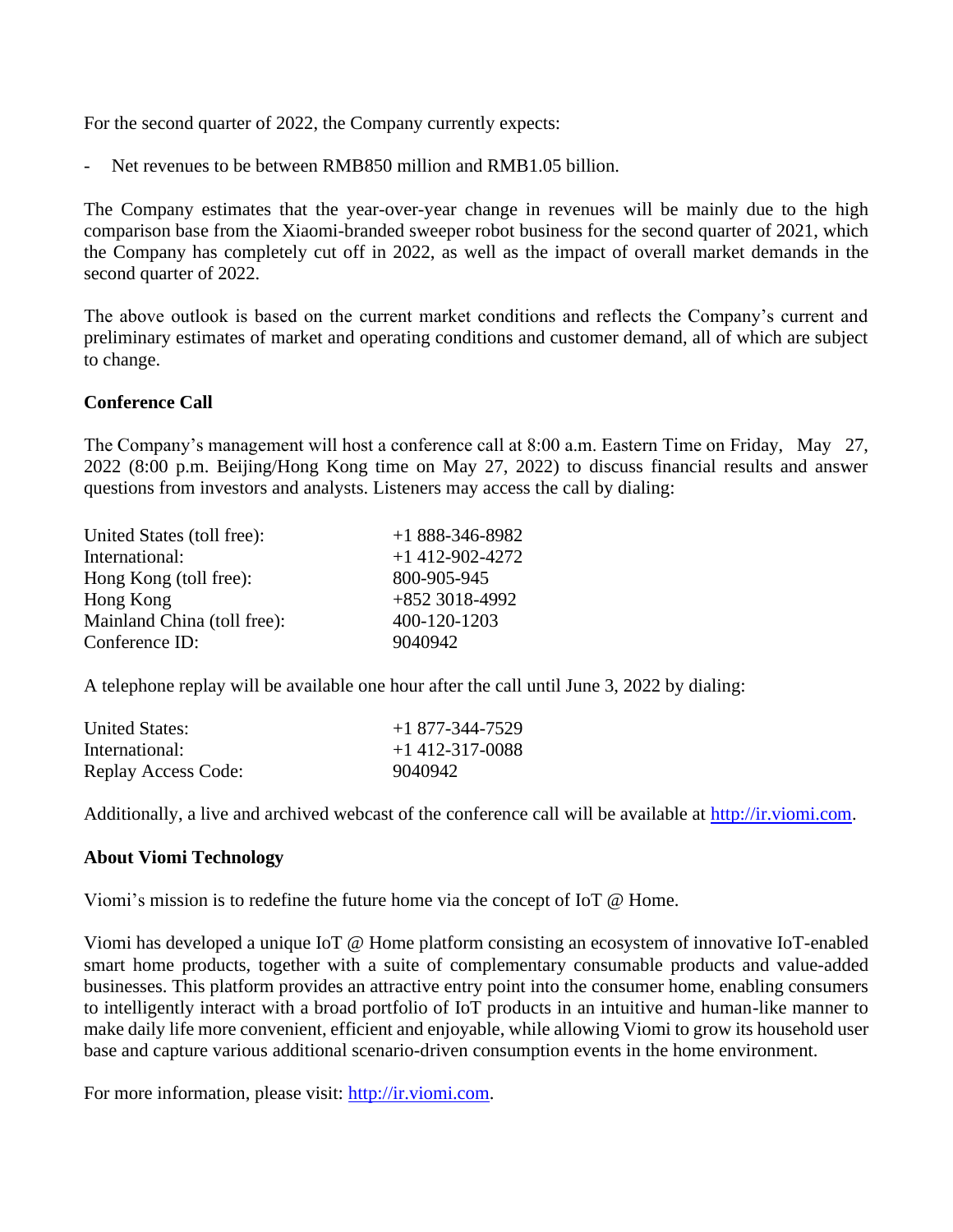## **Use of Non-GAAP Measures**

The Company uses non-GAAP operating income, non-GAAP net income, non-GAAP net income attributable to the Company, non-GAAP net income attributable to ordinary shareholders, non-GAAP basic and diluted net income per ordinary share and non-GAAP basic and diluted net income per American depositary share ("ADS"), which are non-GAAP financial measures, in evaluating its operating results and for financial and operational decision-making purposes. Non-GAAP operating income is income from operations excluding share-based compensation expenses. Non-GAAP net income is net income excluding share-based compensation expenses. Non-GAAP net income attributable to the Company is net income attributable to the Company excluding share-based compensation expenses. Non-GAAP net income attributable to ordinary shareholders is net income attributable to ordinary shareholders excluding sharebased compensation expenses. Non-GAAP basic and diluted net income per ordinary share is non-GAAP net income attributable to ordinary shareholders divided by weighted average number of ordinary shares used in the calculation of non-GAAP basic and diluted net income per ordinary share. Non-GAAP basic and diluted net income per ADS is non-GAAP net income attributable to ordinary shareholders divided by weighted average number of ADS used in the calculation of non-GAAP basic and diluted net income per ADS. The non-GAAP adjustments do not have any tax impact as share-based compensation expenses are non-deductible for income tax purpose.

The Company believes that non-GAAP financial measures help identify underlying trends in its business by excluding the impact of share-based compensation expenses, which are non-cash charges, and these measures provide useful information about the Company's operating results, enhance the overall understanding of the Company's past performance and future prospects and allow for greater visibility with respect to key metrics used by the Company's management in its financial and operational decisionmaking.

Non-GAAP financial measures should not be considered in isolation or construed as alternative to income from operations, net income, or any other measure of performance or as an indicator of the Company's operating performance. Investors are encouraged to review the historical non-GAAP financial measures to the most directly comparable GAAP measures. Non-GAAP financial measures presented here may not be comparable to similarly titled measures presented by other companies. Other companies may calculate similarly titled measures differently, limiting their usefulness as comparative measures to the Company's data. We encourage investors and others to review its financial information in its entirety and not rely on a single financial measure. Reconciliations of the Company's non-GAAP financial measures to the most directly comparable GAAP measures are included at the end of this press release.

## **Exchange Rate**

The Company's business is primarily conducted in China and the significant majority of revenues generated are denominated in Renminbi ("RMB"). This announcement contains currency conversions of RMB amounts into U.S. dollars ("US\$") solely for the convenience of the reader. Unless otherwise noted, all translations from RMB to US\$ are made at a rate of RMB6.3393 to US\$1.00, the effective noon buying rate for March 31, 2022 as set forth in the H.10 statistical release of the Federal Reserve Board. No representation is made that the RMB amounts could have been, or could be, converted, realized or settled into US\$ at that rate on for March 31, 2022, or at any other rate.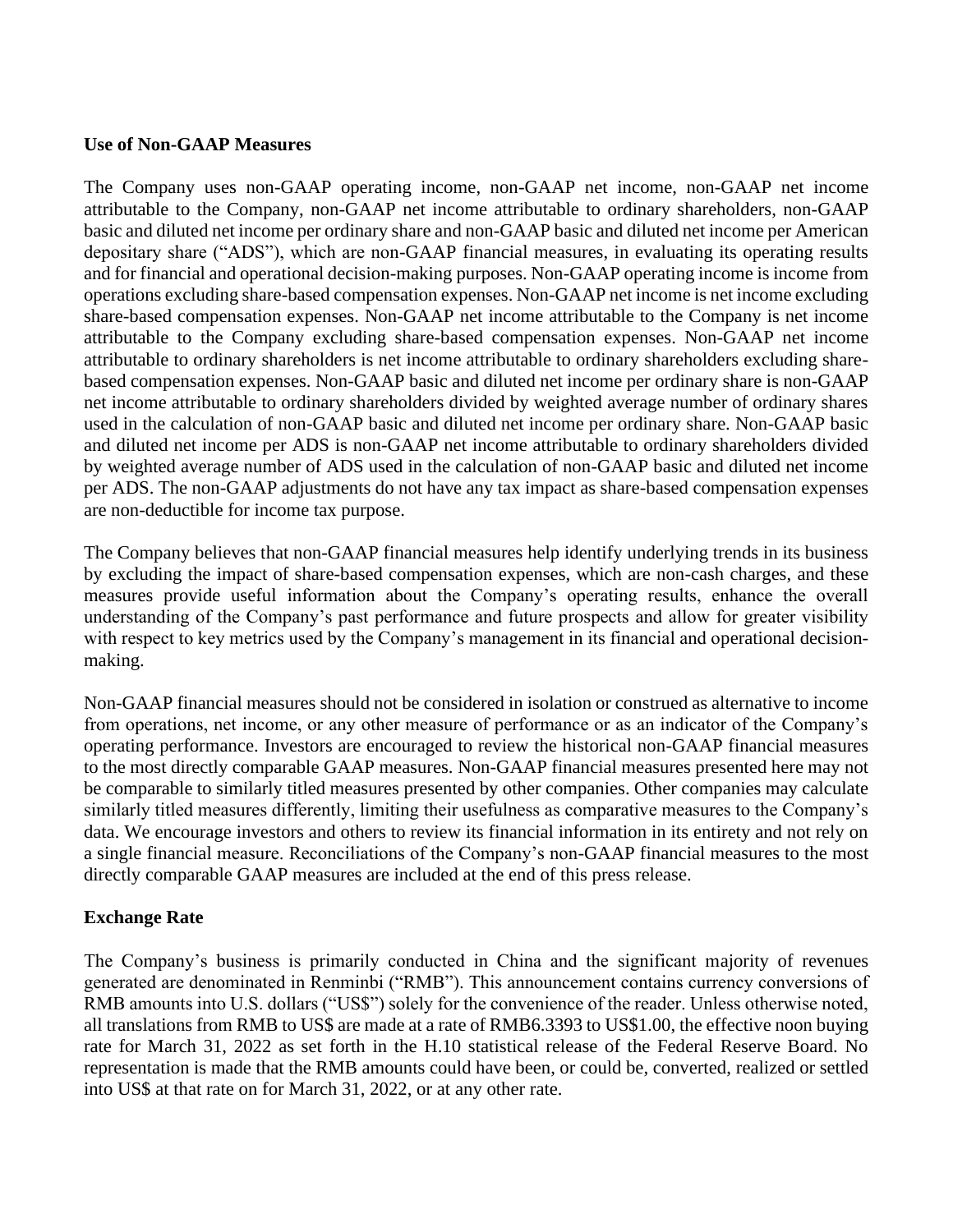#### **Safe Harbor Statement**

This announcement contains forward-looking statements. These statements are made under the "safe harbor" provisions of the U.S. Private Securities Litigation Reform Act of 1995. These forward-looking statements can be identified by terminology such as "will," "expects," "anticipates," "future," "intends," "plans," "believes," "estimates," "confident" and similar statements. Among other things, the business outlook and quotations from management in this announcement, as well as Viomi's strategic and operational plans, contain forward-looking statements. Viomi may also make written or oral forwardlooking statements in its periodic reports to the United States Securities and Exchange Commission (the "SEC"), in its annual report to shareholders, in press releases and other written materials and in oral statements made by its officers, directors or employees to Fourth parties. Statements that are not historical facts, including statements about the Company's beliefs and expectations, are forward-looking statements. Forward-looking statements involve inherent risks and uncertainties. A number of factors could cause actual results to differ materially from those contained in any forward-looking statement, including but not limited to the following: the Company's growth strategies; the cooperation with Xiaomi, the recognition of the Company's brand; trends and competition in global IoT-enabled smart home market; development and commercialization of new products, services and technologies; governmental policies and relevant regulatory environment relating to the Company's industry and/or aspects of the business operations and general economic conditions in China and around the globe, and assumptions underlying or related to any of the foregoing. Further information regarding these and other risks is included in the Company's filings with the SEC. All information provided in this press release and in the attachments is as of the date of this press release, and the Company undertakes no obligation to update any forwardlooking statement, except as required under applicable law.

## **For investor and media inquiries, please contact:**

In China:

Viomi Technology Co., Ltd Cecilia Li E-mail: [ir@viomi.com.cn](mailto:ir@viomi.com.cn)

The Piacente Group, Inc. Emilie Wu Tel: +86-21-6039-8363 E-mail: [viomi@tpg-ir.com](mailto:viomi@tpg-ir.com)

In the United States:

The Piacente Group, Inc. Brandi Piacente Tel: +1-212-481-2050 E-mail: [viomi@tpg-ir.com](mailto:viomi@tpg-ir.com)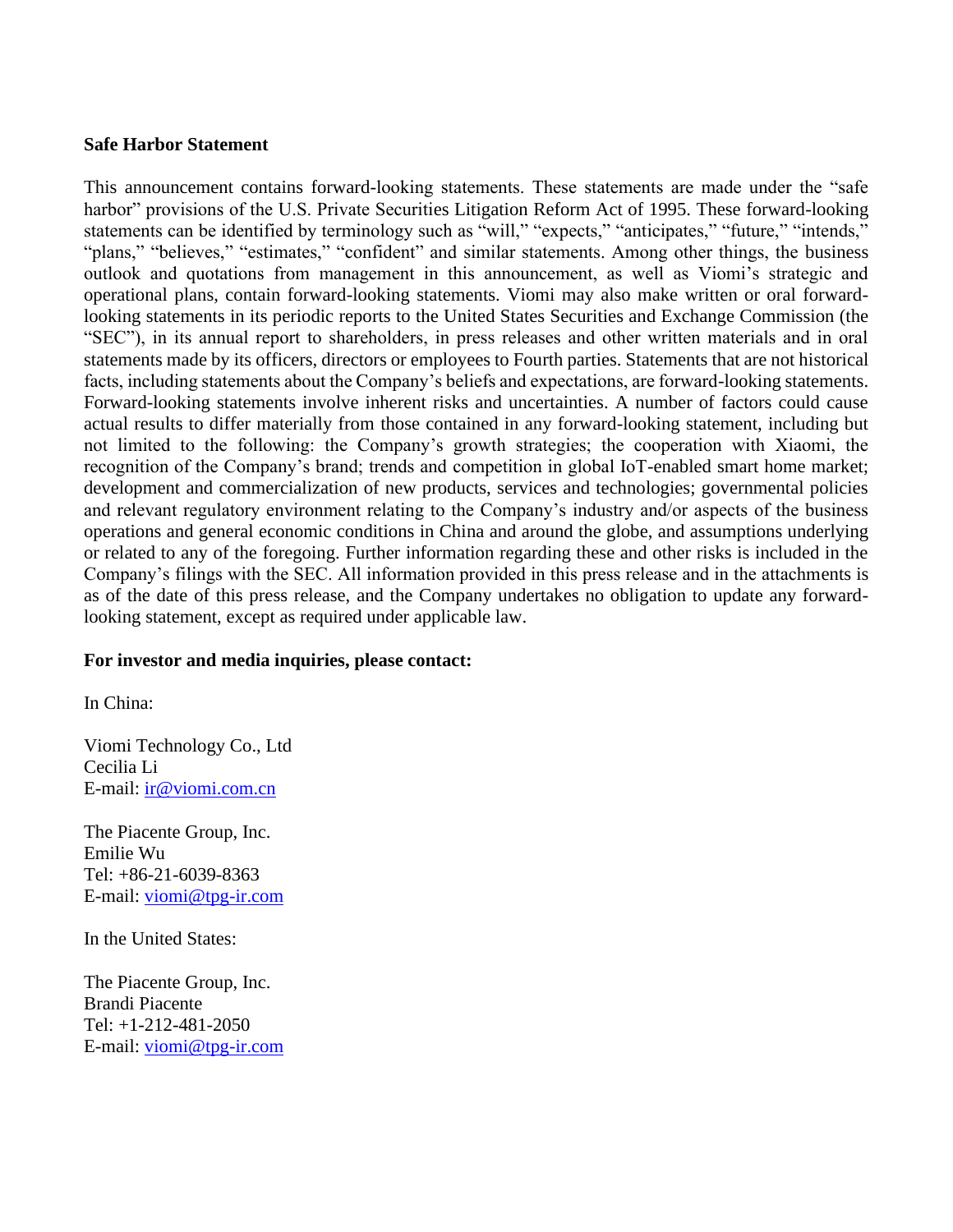### **VIOMI TECHNOLOGY CO., LTD UNAUDITED CONDENSED CONSOLIDATED BALANCE SHEETS**

(All amounts in thousands, except shares, ADS, per share and per ADS data)

|                                                                    | As of December 31, | As of March 31, |                 |
|--------------------------------------------------------------------|--------------------|-----------------|-----------------|
|                                                                    | 2021               | 2022            | 2022            |
|                                                                    | <b>RMB</b>         | RMB             | US\$            |
| <b>Assets</b>                                                      |                    |                 |                 |
| <b>Current assets</b>                                              |                    |                 |                 |
| Cash and cash equivalents                                          | 586,955            | 868,422         | 136,990         |
| Restricted cash                                                    | 35,831             | 64,238          | 10,133          |
| Short-term deposits                                                |                    | 10,000          | 1,577           |
| Short-term investments                                             | 828,867            | 411,822         | 64,963          |
| Accounts and notes receivable from third parties                   |                    |                 |                 |
| (net of allowance of RMB34,385 and RMB34,955,                      |                    |                 |                 |
| as of December 31, 2021 and March 31, 2022,                        |                    |                 |                 |
| respectively)                                                      | 302,336            | 289,448         | 45,659          |
| Accounts receivable from a related party (net of                   |                    |                 |                 |
| allowance of RMB368 and RMB178 as of                               |                    |                 |                 |
| December 31, 2021 and March 31, 2022,                              |                    |                 |                 |
| respectively)                                                      | 320,939            | 155,458         | 24,523          |
| Other receivables from related parties (net of                     |                    |                 |                 |
| allowance of RMB104 and RMB35 as of December                       |                    |                 |                 |
| 31, 2021 and March 31, 2022, respectively)                         | 88,367             | 30,507          | 4,812           |
| Inventories                                                        | 576,351            | 630,700         | 99,494          |
| Prepaid expenses and other current assets                          | 156,127            | 202,454         | 31,936          |
| Long-term deposits-current portion                                 | 50,000             | 20,000          | 3,155           |
| <b>Total current assets</b>                                        | 2,945,773          | 2,683,049       | 423,242         |
|                                                                    |                    |                 |                 |
| <b>Non-current assets</b>                                          |                    |                 |                 |
| Prepaid expenses and other non-current assets                      | 27,321             | 31,997          | 5,047           |
| Property, plant and equipment, net                                 | 145,993            | 171,047         | 26,982          |
| Deferred tax assets                                                | 35,304             | 43,063          | 6,793           |
| Intangible assets, net                                             | 12,176             | 12,339          | 1,946           |
| Right-of-use assets, net                                           | 18,425             | 15,565          | 2,455           |
| Land use rights, net                                               | 61,722             | 61,404          | 9,686           |
| Long-term deposits-non-current portion                             | 30,000             | 30,000          | 4,732           |
| <b>Total non-current assets</b>                                    | 330,941            | 365,415         | 57,641          |
| <b>Total assets</b>                                                | 3,276,714          | 3,048,464       | 480,883         |
|                                                                    |                    |                 |                 |
| Liabilities and shareholders' equity<br><b>Current liabilities</b> |                    |                 |                 |
| Accounts and notes payable                                         | 1,069,108          | 929,003         | 146,547         |
| Advances from customers                                            | 99,632             | 84,627          | 13,350          |
| Amount due to related parties                                      | 5,415              | 5,277           | 832             |
| Accrued expenses and other liabilities                             | 365,718            | 288,943         | 45,580          |
| Income tax payables                                                | 43,343             | 41,493          | 6,545           |
| Lease liabilities due within one year                              | 11,312             | 10,703          | 1,688           |
| <b>Total current liabilities</b>                                   | 1,594,528          | 1,360,046       | 214,542         |
| <b>Non-current liabilities</b>                                     |                    |                 |                 |
| Accrued expenses and other liabilities                             |                    | 8,760           |                 |
| Long-term borrowing                                                | 7,558<br>16,105    | 65,221          | 1,382<br>10,288 |
| Lease liabilities                                                  | 7,596              |                 | 870             |
| <b>Total non-current liabilities</b>                               | 31,259             | 5,517<br>79,498 | 12,540          |
|                                                                    |                    |                 |                 |
| <b>Total liabilities</b>                                           | 1,625,787          | 1,439,544       | 227,082         |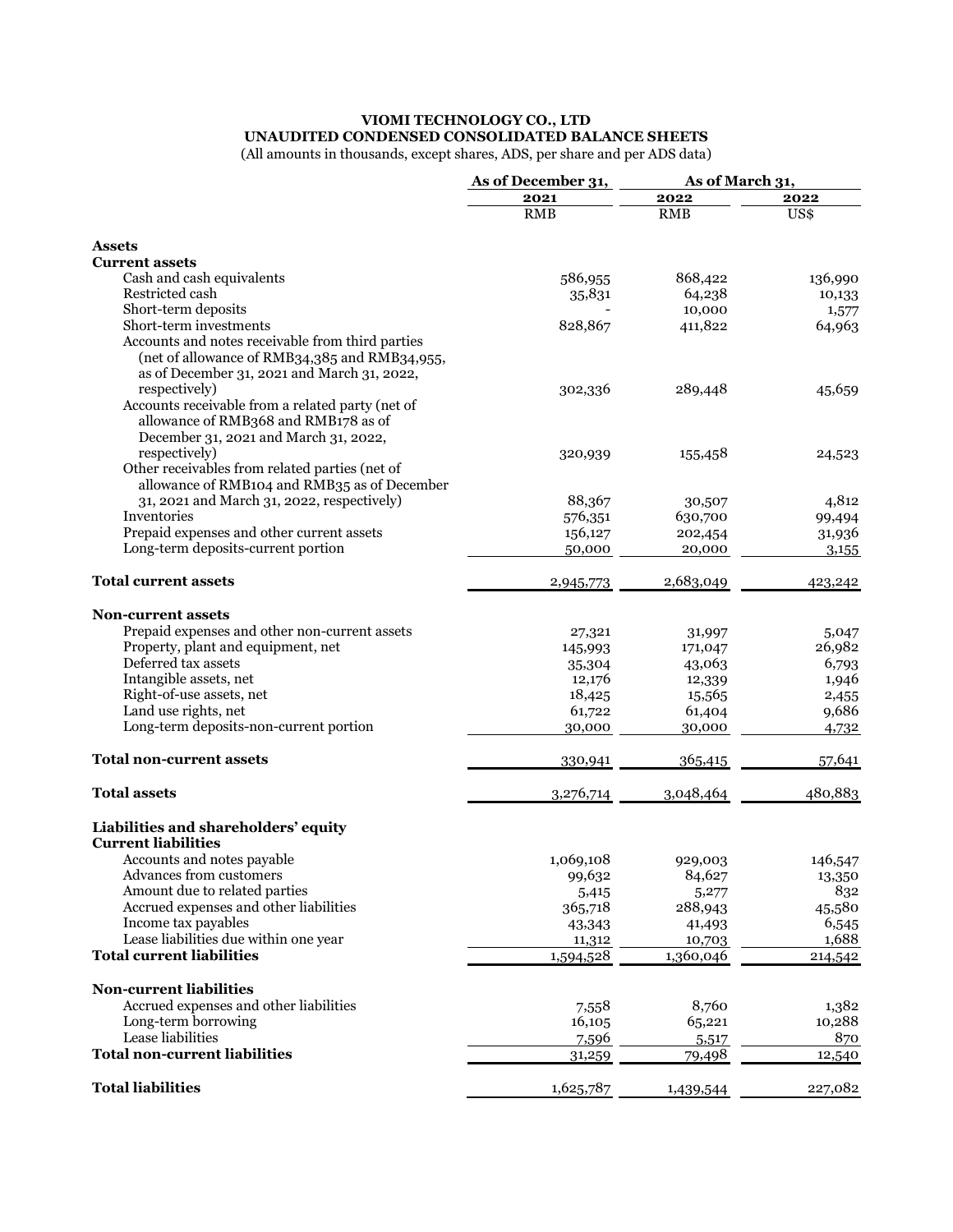### **VIOMI TECHNOLOGY CO., LTD**

### **UNAUDITED CONDENSED CONSOLIDATED BALANCE SHEETS (CONTINUED)**

(All amounts in thousands, except shares, ADS, per share and per ADS data)

|                                                                                          | As of December 31, | As of March 31, |              |
|------------------------------------------------------------------------------------------|--------------------|-----------------|--------------|
|                                                                                          | 2021               | 2022            | 2022         |
|                                                                                          | <b>RMB</b>         | <b>RMB</b>      | US\$         |
| Shareholders' equity                                                                     |                    |                 |              |
| Class A Ordinary Shares (US\$0.00001 par value;                                          |                    |                 |              |
| 4,800,000,000 shares authorized; 105,516,779                                             |                    |                 |              |
| and 106,333,967 shares issued and outstanding as                                         |                    |                 |              |
| of December 31, 2021 and March 31, 2022,                                                 |                    |                 |              |
| respectively)                                                                            | 6                  | 6               | $\mathbf{1}$ |
| Class B Ordinary Shares (US\$0.00001 par value;                                          |                    |                 |              |
| 150,000,000 shares authorized; 103,214,547 and                                           |                    |                 |              |
| 103,214,547 shares issued and outstanding as of<br>December 31, 2021 and March 31, 2022, |                    |                 |              |
| respectively)                                                                            | 6                  | 6               | 1            |
| Treasury stock                                                                           | (66, 668)          | (66, 858)       | (10, 547)    |
| Additional paid-in capital                                                               | 1,337,281          | 1,349,310       | 212,848      |
| Retained earnings                                                                        | 449,900            | 399,917         | 63,085       |
| Accumulated other comprehensive loss                                                     | (73, 120)          | (76,352)        | (12, 043)    |
| Total equity attributable to shareholders of the Company                                 | 1,647,405          | 1,606,029       | 253,345      |
| Non-controlling interests                                                                | 3,522              | 2,891           | 456          |
| Total shareholders' equity                                                               | 1,650,927          | 1,608,920       | 253,801      |
| Total liabilities and shareholders' equity                                               | 3,276,714          | 3,048,464       | 480,883      |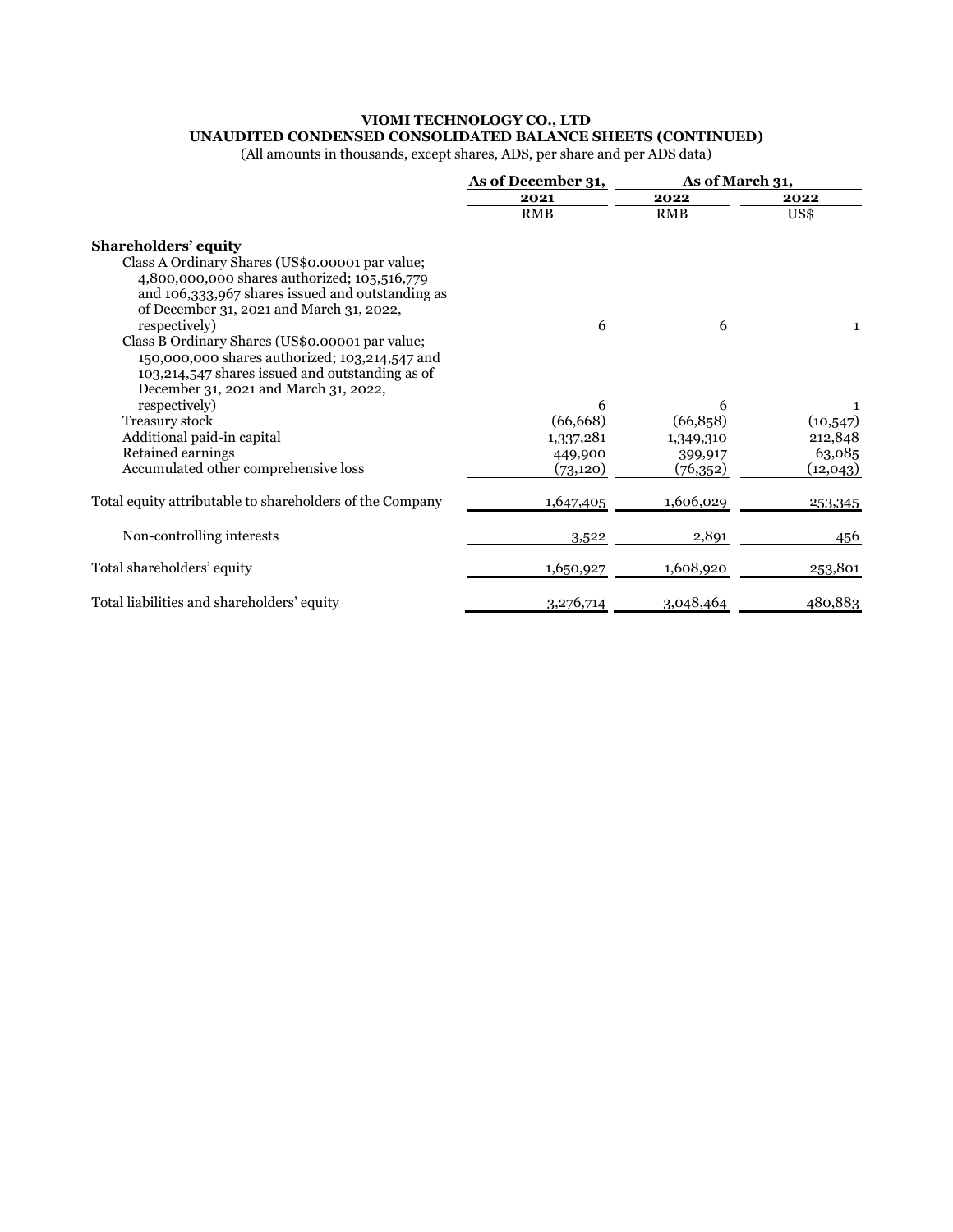#### **VIOMI TECHNOLOGY CO., LTD UNAUDITED CONDENSED CONSOLIDATED STATEMENTS OF COMPREHENSIVE INCOME**

(All amounts in thousands, except shares, ADS, per share and per ADS data)

|                                                             | <b>Three Months Ended</b>    |                              |                        |
|-------------------------------------------------------------|------------------------------|------------------------------|------------------------|
|                                                             | March 31, 2021<br><b>RMB</b> | March 31, 2022<br><b>RMB</b> | March 31, 2022<br>US\$ |
| <b>Net revenues:</b>                                        |                              |                              |                        |
| A related party                                             | 585,869                      | 268,680                      | 42,383                 |
| Third parties                                               | 669,723                      | 443,456                      | 69,953                 |
| <b>Total net revenues</b>                                   | 1,255,592                    | 712,136                      | 112,336                |
| Cost of revenues                                            | (990, 571)                   | (525, 129)                   | (82, 837)              |
| <b>Gross profit</b>                                         | 265,021                      | 187,007                      | 29,499                 |
| <b>Operating expenses</b>                                   |                              |                              |                        |
| Research and development expenses                           | (65, 601)                    | (79,055)                     | (12, 471)              |
| Selling and marketing expenses                              | (138, 024)                   | (158, 767)                   | (25, 045)              |
| General and administrative expenses                         | (16, 204)                    | (16,962)                     | (2,676)                |
| <b>Total operating expenses</b>                             | (219, 829)                   | (254,784)                    | (40, 192)              |
| Other income, net                                           | 1,894                        | 2,521                        | 398                    |
| Income (loss) from operations                               | 47,086                       | (65, 256)                    | (10, 295)              |
| Interest income and short-term investment income, net       | 6,518                        | 6,476                        | 1,022                  |
| Other non-operating income                                  | 633                          | 587                          | 93                     |
| Income (Loss) before income tax expenses                    | 54,237                       | (58, 193)                    | (9,180)                |
| Income tax (expenses) credits                               | (4,859)                      | 7,579                        | 1,196                  |
| Net income (loss)                                           | 49,378                       | (50, 614)                    | (7,984)                |
| Less: Net income (loss) attributable to the non-controlling |                              |                              |                        |
| interest shareholder                                        | 264                          | (631)                        | (100)                  |
| Net income (loss) attributable to ordinary                  |                              |                              |                        |
| shareholders of the Company                                 | 49,114                       | (49, 983)                    | (7, 884)               |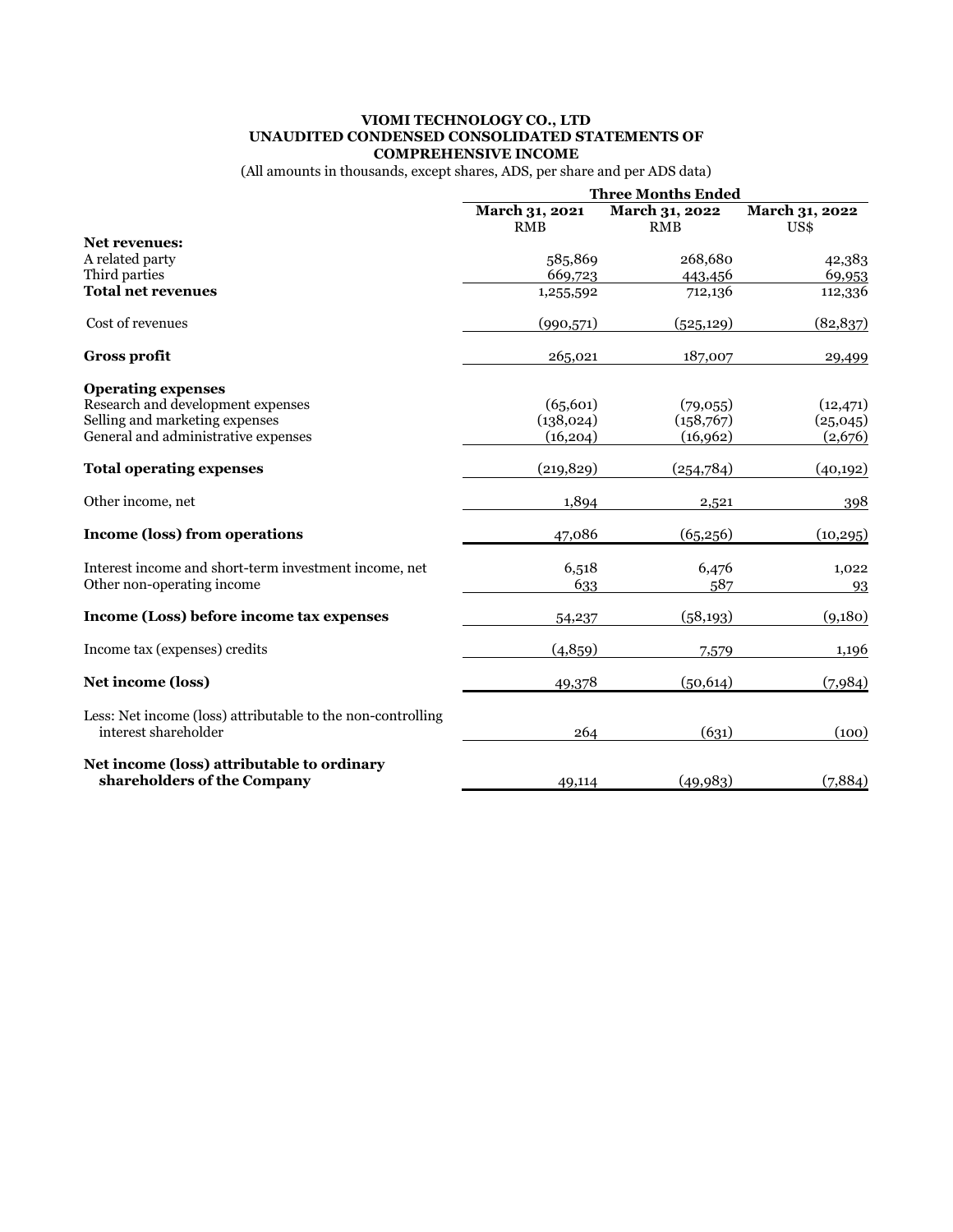#### **VIOMI TECHNOLOGY CO., LTD UNAUDITED CONDENSED CONSOLIDATED STATEMENTS OF COMPREHENSIVE INCOME (CONTINUED)**

(All amounts in thousands, except shares, ADS, per share and per ADS data)

|                                                                                                              | <b>Three Months Ended</b>    |                              |                            |
|--------------------------------------------------------------------------------------------------------------|------------------------------|------------------------------|----------------------------|
|                                                                                                              | March 31, 2021<br><b>RMB</b> | March 31, 2022<br><b>RMB</b> | March 31, 2022<br>US\$     |
| Net income (loss) attributable to the Company                                                                | 49,114                       | (49, 983)                    | (7,885)                    |
| Other comprehensive loss, net of tax:<br>Foreign currency translation adjustment                             | 4,096                        | (3,234)                      | (510)                      |
| Total comprehensive income (loss) attributable to<br>the Company                                             | 53,210                       | (53,217)                     | (8,395)                    |
| Net income (loss) per ADS*<br>-Basic<br>-Diluted                                                             | 0.71<br>0.66                 | (0.72)<br>(0.72)             | (0.11)<br>(0.11)           |
| Weighted average number of ADS used in calculating net<br>income per ADS<br>-Basic<br>-Diluted               | 69,292,187<br>74,357,382     | 69,582,610<br>69,582,610     | 69,582,610<br>69,582,610   |
| Net income (loss) per share attributable to<br>ordinary shareholders of the Company<br>-Basic<br>-Diluted    | 0.24<br>0.22                 | (0.24)<br>(0.24)             | (0.04)<br>(0.04)           |
| Weighted average number of ordinary shares used in<br>calculating net income per share<br>-Basic<br>-Diluted | 207,876,562<br>223,072,146   | 208,747,831<br>208,747,831   | 208,747,831<br>208,747,831 |

\*Each ADS represents 3 ordinary shares.

(1) Share-based compensation was allocated in operating expenses as follows:

| <b>Three Months Ended</b>    |                                     |                               |
|------------------------------|-------------------------------------|-------------------------------|
| <b>March 31, 2021</b><br>RMB | <b>March 31, 2022</b><br><b>RMB</b> | <b>March 31, 2022</b><br>US\$ |
|                              | 2,435                               | 384                           |
|                              | 5,347                               | 843<br>80                     |
|                              | 3,404                               | 2,472<br>10,270<br>505        |